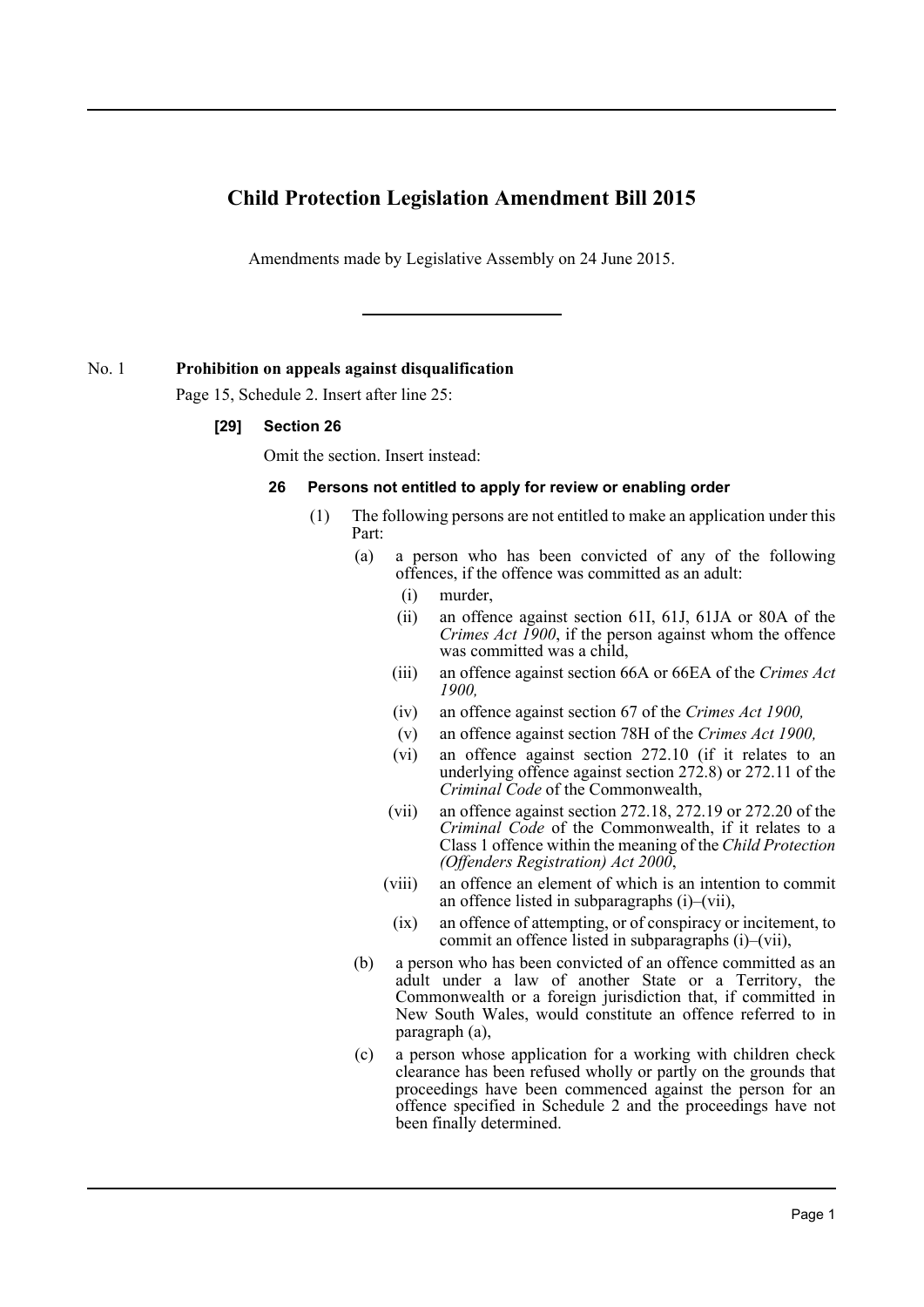(2) This section applies to convictions for offences whether occurring before, on or after the commencement of this Act.

# No. 2 **Advice functions**

Page 15, Schedule 2. Insert after line 44:

#### **[32] Section 38 Children's Guardian's public awareness and advice functions**

Insert at the end of the section:

(2) Without limiting subsection (1), the Children's Guardian may make information available to employers and other persons about matters to consider in relation to employing persons to work with children.

# No. 3 **Disqualifying offences**

Page 16, Schedule 2. Insert after line 30:

# **[37] Schedule 2 Disqualifying offences**

Omit clause 1 (1) (z). Insert instead:

(z) an offence under a law of another State or a Territory, the Commonwealth or a foreign jurisdiction that, if committed in New South Wales, would constitute an offence listed in this clause,

# **[38] Schedule 2, clause 1 (1) (ac)**

Insert after clause 1 (1) (ab):

(ac) any other offence that is a registrable offence within the meaning of the *Child Protection (Offenders Registration) Act 2000*, if the offence was committed as an adult.

#### No. 4 **Savings and transitional provisions**

Page 18, Schedule 2. Insert after line 4:

#### **18 Review and enabling order applications**

- (1) Section 26, as in force before its substitution by the amending Act, continues to apply to a person who had made an application for a working with children check clearance which had not been withdrawn or finally determined before the commencement of the amending Act, but only in connection with matters arising out of that application.
- (2) Nothing in the amending Act affects any application made under Part 4 of this Act before the substitution of section 26 by the amending Act.

#### No. 5 **Savings and transitional provisions**

Page 18, Schedule 2. Insert after line 10:

#### **20 Disqualifying offences**

- (1) Schedule 2 as amended by the amending Act, and section 18 in its application to that Schedule as so amended, does not apply to or in respect of the following:
	- (a) an application for a clearance made by a person before the commencement of the amending Act or an application for a further clearance made by that person on or after that commencement,
	- (b) an application for a further clearance made on or after that commencement by a person who held a clearance immediately before that commencement.